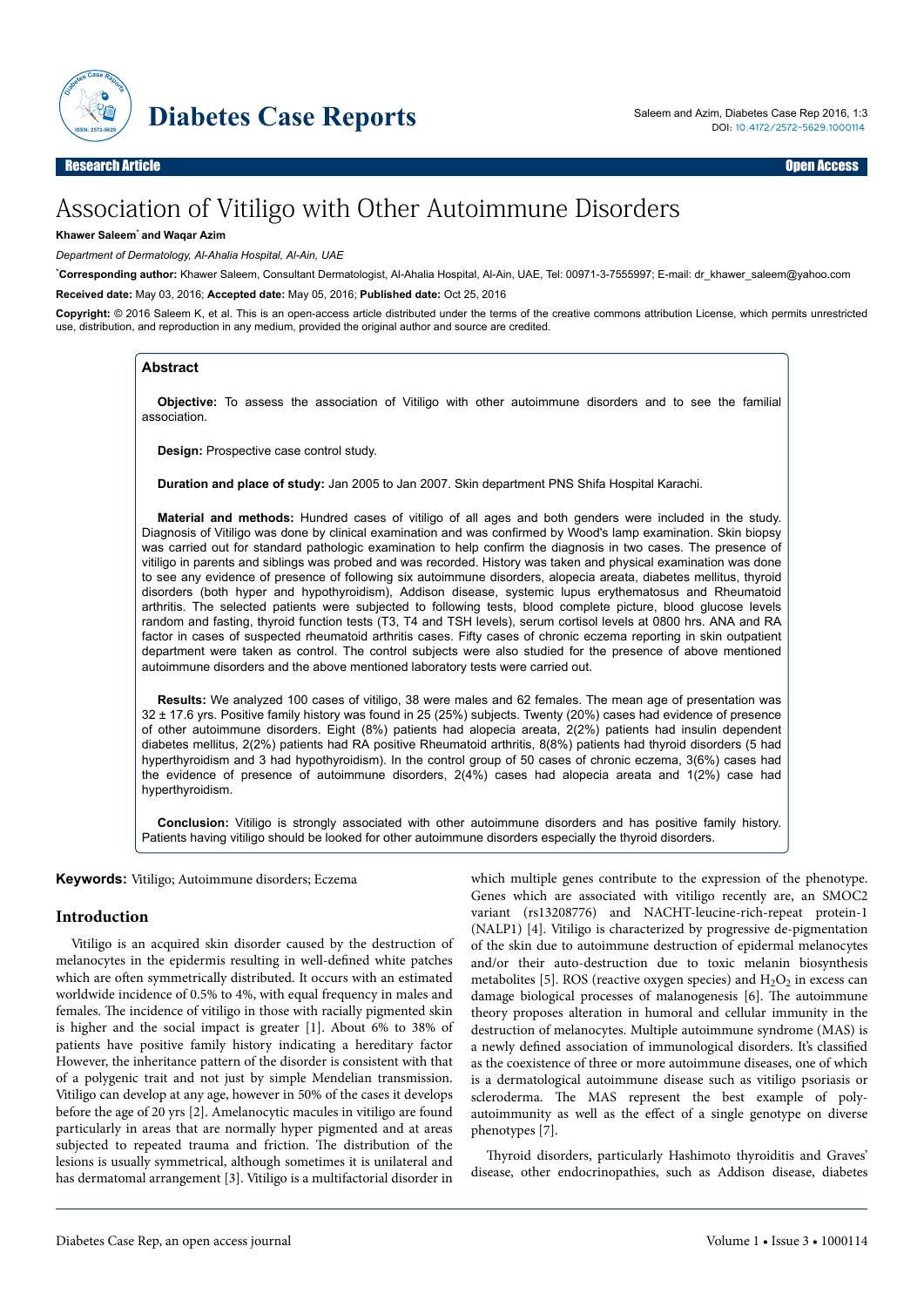mellitus, alopecia areata, pernicious anemia, inflammatory bowel disease, psoriasis, and autoimmune poly-glandular syndrome are all associated with vitiligo [8]. Нe most convincing evidence of an autoimmune pathogenesis is the presence of circulating antibodies in patients with vitiligo. Нe role of humoral immunity is further supported by the observation that melanocytes are destroyed in healthy skin engrafted onto nude mice injected with vitiligo patient sera [9,10]. In addition to the involvement of humoral immune mechanisms in the pathogenesis of vitiligo, strong evidence indicates involvement of cellular immunity in vitiligo. Destruction of melanocytes may be directly mediated by auto reactive CD8+ T-cells. Activated CD8+ T-cells have been demonstrated in peri-lesioned vitiligo skin [11]. In addition, melanocyte-specific T cells have been detected in peripheral blood of patients with autoimmune vitiligo [12].

In this study we aimed to assess the association of vitiligo with six other autoimmune disorders namely alopecia areata, diabetes mellitus, thyroid disorders, Addison disease, Rheumatoid arthritis and systemic lupus erythematosus in our local population.

# **Material and Methods**

This was a cross sectional prospective study conducted in the out patients' department of dermatology, PNS Shifa Hospital Karachi, Pakistan from January 2005 to January 2007. Нe study group included 100 new cases of various types of vitiligo attending the dermatology department. Selection was done on the basis of random sequential sampling. Patients of all ages and both genders were included in the study. Diagnosis of vitiligo was done by clinical examination and was confirmed by Wood's lamp examination. Skin biopsy was carried out for standard pathologic examination to help confirm the diagnosis in dubious cases. Fifty cases of chronic eczema reporting in out patients' department were taken as control. Informed consent, from all patients in subject and control groups, was obtained prior to the study. History of presence of vitiligo in parents and siblings was sought and recorded. The total duration of occurrence of vitiligo and the clinical pattern of its presentation were noted and recorded. History was taken and physical examination was done in subject and control groups to see the evidence of following six autoimmune disorders, alopecia areata, diabetes mellitus, thyroid disorders (both hyper and hypothyroidism), Addison disease, systemic lupus erythematosus and Rheumatoid arthritis. Following investigations were carried out in subject and control groups, complete blood picture(CBC), blood sugar levels random and fasting, thyroid function tests (T3, T4 and TSH levels), anti-thyroid antibodies, serum cortisol level at 0800 hrs. anti-nuclear factor (ANA) and rheumatoid arthritis factor (RA factor) in cases of suspected rheumatoid arthritis cases.

The collected data was analyzed using SPSS version 11 software. Demographic data such as age, gender, duration of illness and other pieces of information were collected with a checklist structured Performa after the patients' consent. Chi-square test was used to calculate the 'p' value. The  $p<0.05$  was considered as significant.

## **Results**

We analyzed 100 cases of vitiligo. Нere were 38 (38%) male and 62(62%) female patients with a ratio of 1:1 [6]. Нe mean age of presentation was  $32 \pm 17.6$  yrs. Twenty-eight (28%) subjects had vitiligo of 01 years or less of duration. Forty-eight (48%) patients had vitiligo of 1 to 5 years of standing. Ten (10%) subjects had vitiligo of more than 10 years of duration (Table 1). Vulgaris type of vitiligo was

the commonest variety, seen in fifty-two  $(52%)$  subjects followed by focal type seen in 24(24%) subjects (Table 2). 25 (25%) subject's vitiligo was found in either parents or siblings. 20 (20%) cases had evidence of presence of other autoimmune disorders. In eight (8%) patient's alopecia areata was found, 2 (2%) patients had insulin dependent diabetes mellitus (type I), 2 (2%) patients had RA factor positive rheumatoid arthritis, 8(8%) patients had thyroid disorders. Five of these 8 thyroid disorder cases had hyperthyroidism and 3 cases had hypothyroidism. No patient had clinical or biochemical evidence of Addison's disease or systemic lupus erythematosus (Table 3). Where as in the control group of chronic eczema patients, out of 50 cases, 3 (6%) cases had the evidence of presence of other autoimmune disorders.  $2(4%)$  cases had alopecia areata and  $1(1%)$  case had hyperthyroidism. The p value less than 0.05 was taken as significant.

| Age of<br>onset      | <b>Number</b><br>οf<br>patients | <b>Duration</b><br>οf<br>Vitiligo | Number of<br>patients | Gender  | Percenta<br>ge |
|----------------------|---------------------------------|-----------------------------------|-----------------------|---------|----------------|
| $<$ 20 $\forall$ rs. | 26 (26%)                        | $<$ 1 yrs.                        | 28 (28%)              |         |                |
| 20-40 yrs.           | 38 (38%)                        | $1-5$ yrs.                        | 48 (48%)              | Males   | 38.00%         |
| 40-60 yrs.           | 22 (22%)                        | 5-10 yrs.                         | 14 (14%)              |         |                |
| $>60$ yrs            | 4(4%)                           | $>10$ yrs                         | 10 (10%)              | Females | 62.00%         |

Table 1: Demographics of 100 patients of vitiligo.

| <b>Pattern of Vitiligo</b> | Frequency      | Percentage |
|----------------------------|----------------|------------|
| Generalized (vulgaris)     | 52             | 52.00%     |
| Focal                      | 24             | 24.00%     |
| Acrofacial                 | 16             | 16.00%     |
| Segmental                  | 4              | 4.00%      |
| Flextural                  | $\overline{4}$ | 4.00%      |

Table 2: Frequency of different patterns of vitiligo (n=100, n-total number).

| Autoimmune disorders          | Frequency of<br>association<br>in subjects (n=100) | <b>Frequency of</b><br>association in<br>controls<br>$(n=50)$ | p-value  |  |  |  |
|-------------------------------|----------------------------------------------------|---------------------------------------------------------------|----------|--|--|--|
| Alopecia areata               | 8(8%)                                              | 2(4%)                                                         | p<0.03 S |  |  |  |
| Hyperthyroidism               | 5(5%)                                              | $1(2\%)$                                                      | p<0.02 S |  |  |  |
| Hypothyroidism                | 3(3%)                                              | Nil                                                           | p<0.03 S |  |  |  |
| Type I diabetes mellitis      | 2(2%)                                              | Nil                                                           | p<0.02 S |  |  |  |
| Rheumatoid arthritis          | 2(2%)                                              | Nil                                                           | p<0.02 S |  |  |  |
| Addison disease               | Nil                                                | Nil                                                           |          |  |  |  |
| <b>SLE</b>                    | Nil                                                | Nil                                                           |          |  |  |  |
| S-Significant; n-Total number |                                                    |                                                               |          |  |  |  |

Table 3: Autoimmune disorders associated with vitiligo.